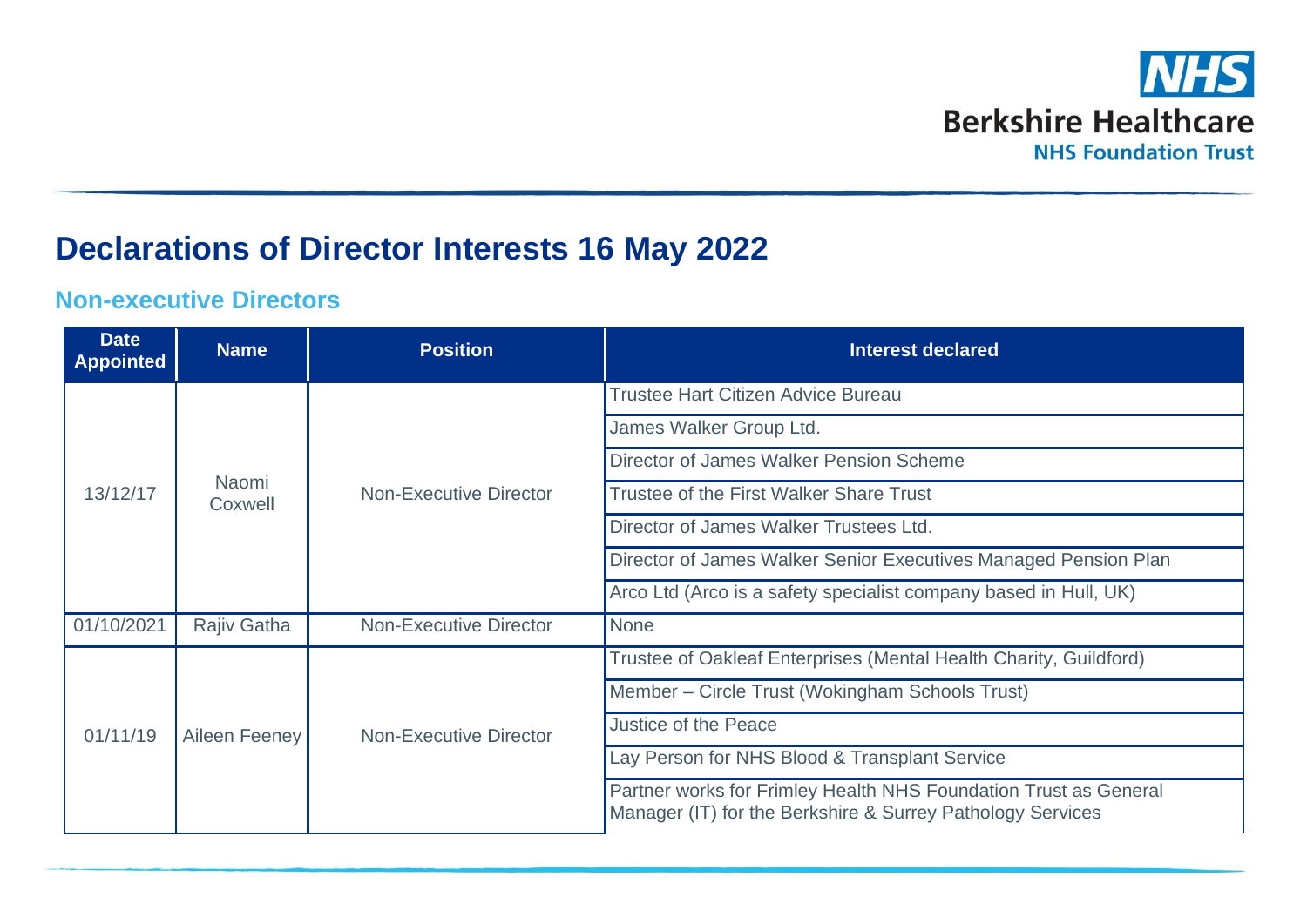| <b>Date</b><br><b>Appointed</b> | <b>Name</b>                | <b>Position</b>               | Interest declared                                                          |
|---------------------------------|----------------------------|-------------------------------|----------------------------------------------------------------------------|
| 01/06/15                        | David Buckle               | Non-Executive Director        | Non-Executive Director for Salisbury Hospital NHS Foundation Trust         |
|                                 |                            |                               | President of the Society for Assistance of Medical Families                |
|                                 |                            |                               | Vice President of the Stroke Association                                   |
|                                 |                            |                               | Non-Executive Director for East and North Hertfordshire NHS Hospital Trust |
| 01/06/15                        | Mehmuda<br>Mian            | <b>Non-Executive Director</b> | Lay Member of the House of Commons Committee on Standards                  |
| 01/09/16                        | <b>Mark Day</b>            | <b>Non-Executive Director</b> | Director Chandlers Court (Southampton) Management Company Ltd              |
| 01/12/16                        | <b>Martin</b><br>Earwicker | Chair                         | Chair, Farnborough College of Technology                                   |